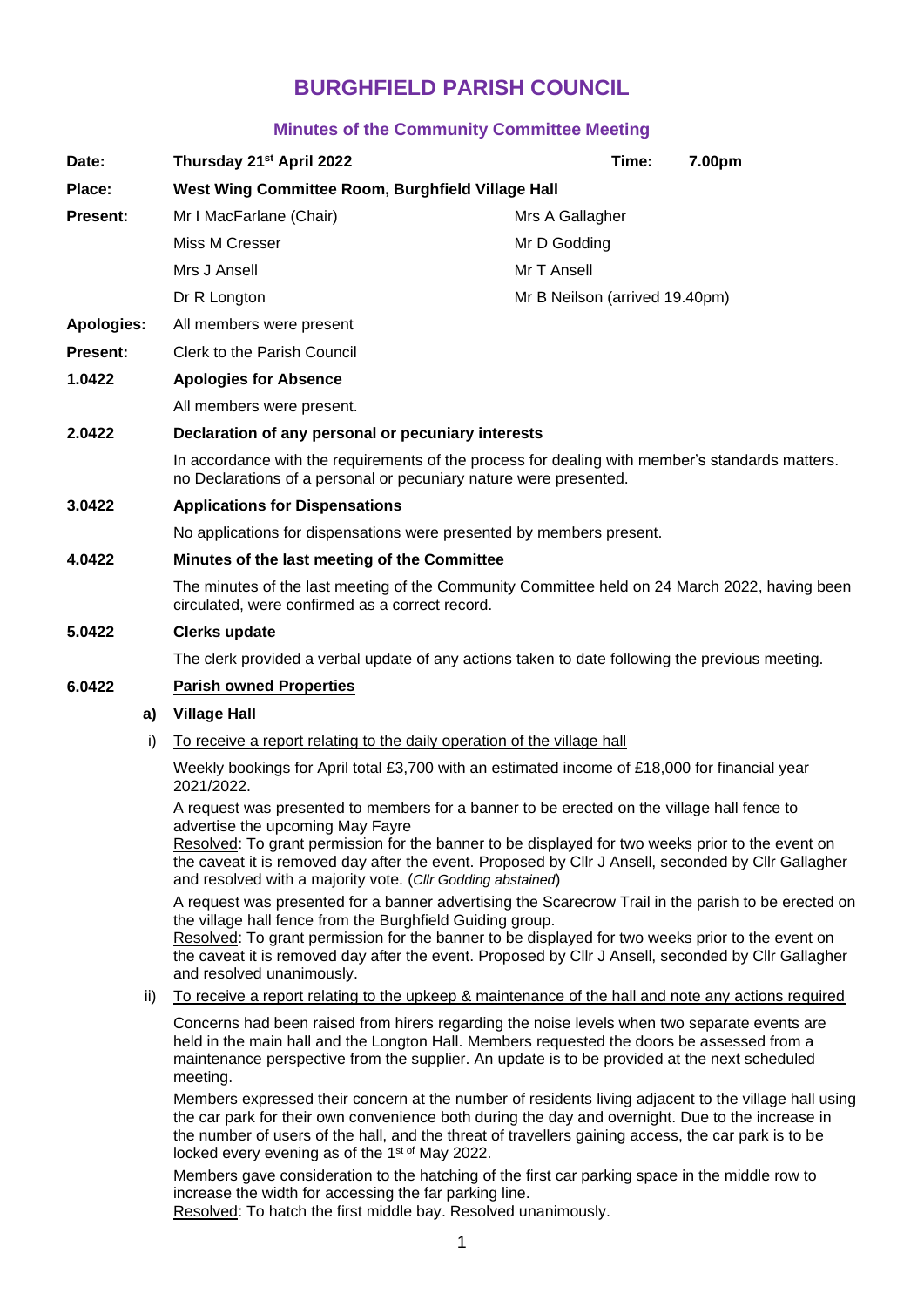## **b) Pavilion**

i) To receive an update in relation to the use of the Sports pavilion

Confirmation of all emergency procedures having been updated is to be obtained from Burghfield Football Club. A meeting is to be established with BFC to confirm.

## **7.0422 Conservation & Management of Open Spaces within the Parish**

## **a) Parish Recreation Grounds**

- i) To receive a report regarding parish owned recreation grounds
- a) Common Recreation Ground

The Helicopter is to remain taped off until the safer surfacing has been replaced.

The contractor has been instructed to undertake the works required to improve the entranceway.

A replacement mesh panel for the MUGA has been ordered and is awaiting delivery.

b) Hatch Recreation Ground

No issues to report.

c) Wells Recreation Ground

The contractor has been instructed to undertake the works required to improve the entranceway.

d) Auclum Green

The contractor has been instructed to move the goal posts. Sockets are to be purchased to enable the goals to be moved regularly.

#### e) Old Recreation Ground (Skate Park)

Members considered an annual maintenance plan for the newly installed ramps. Resolved: To ensure a maintenance plan is in place upon refurbishment/replacement at the site.

ii) To receive a quotation for the safer surfacing at the Common Recreation Ground

Members gave consideration to the quotation received for the replacement of the safer surfacing. Two options were considered, to replace as existing and to replace the whole area. Resolved: To instruct contractor B to install safer surfacing to the whole area on the Common Recreation Ground Play area on the proviso the contractor will extend the warranty period to 5 years. Proposed by Cllr T Ansell, seconded by Cllr Cresser and resolved unanimously.

iii) To receive an update in relation to the provision of CCTV within the parish at identified locations

Members discussed the provision of CCTV within the parish, acknowledging the requirement to ensure that any provision reflected the public interest and that the proposed systems meet all legislative requirements, principally: a) Data Protection Act 1998, b) Human Rights Act 1998 and c) Regulation of Investigatory Powers Acts 2000.

The following policies are to be approved prior to installation of any monitoring equipment: a) CCTV usage policy, b) CCTV Code of Practice and an application for access to information held on the CCTV system.

Resolved: To accept the offer of the deployable camera and install as soon as possible. The relevant policies are to be draft for presentation at the May full council meeting accordingly.

Members confirmed that use of a Mosquito within the parish was not suitable due to uncertainty regarding legality of the device.

## **8.0422 Tree Report**

i) Update on tree works within the parish

The councils approved tree surgeon has completed 5 days work within the parish, addressing trees of concern in School Firs, Badgers Glade, Allotments site, Skate Park, and the Common Recreation Ground.

## **9.0422 Allotments**

#### **To deal with any administrative issues for the Allotments:**

i) To receive an update in relation to any administrative issues for the allotment sites